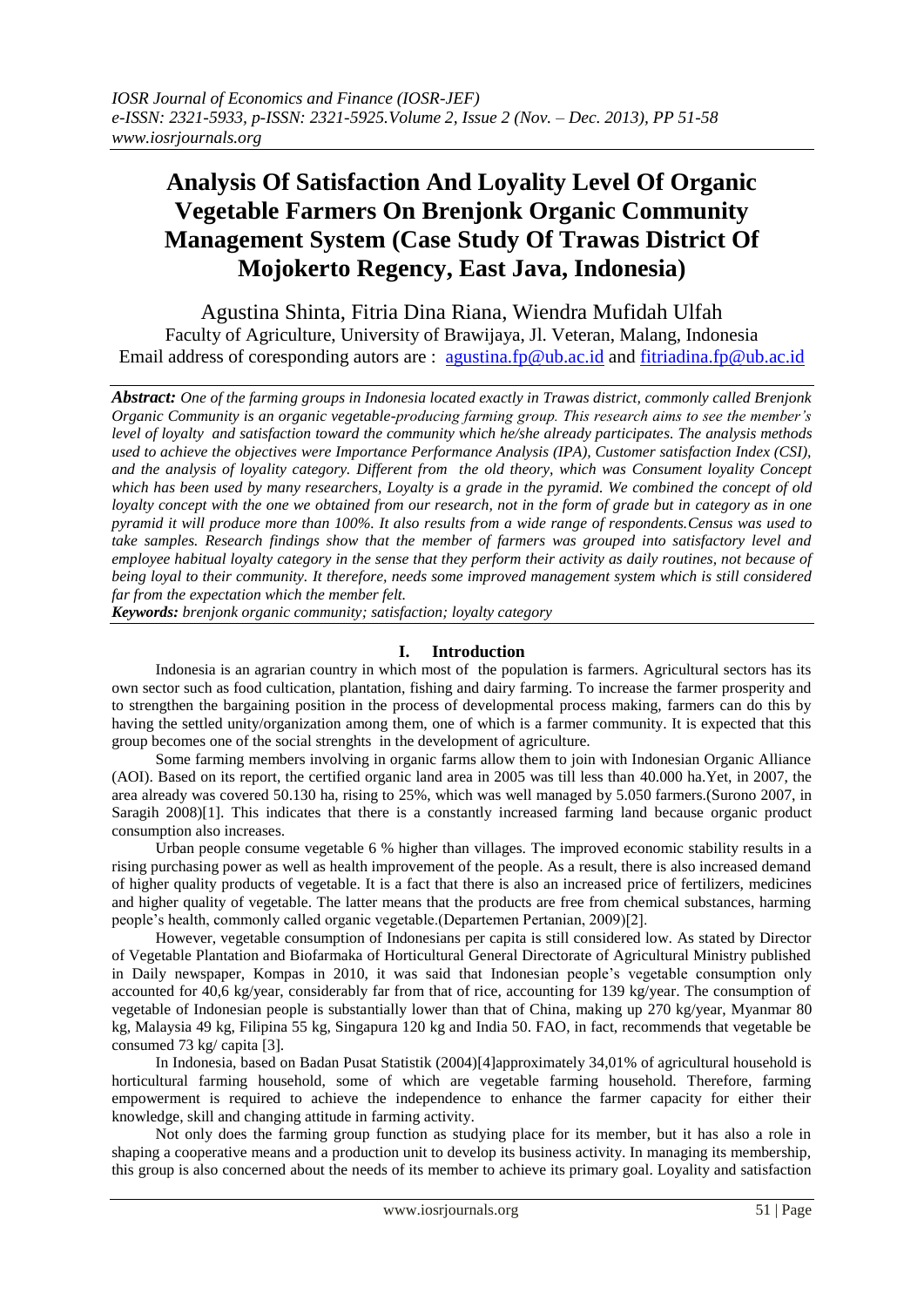of the member are ,in fact , very vital as they are capable of activating the management system of farming business activity so as to achieve its objective. Yet, if one member of this group does not cooperatively work this group will not work efficiently. Encouraging the member to work actively, management or the other staff must be able to motivate the others to meet the expectation of other members which include supervising in the field and determining the selling price above the market price. This aims to give substantial contribution to the farmer's working performance. It is often said that loyalty and satisfaction are psychological aspects, having a very important role in developing an activity to reach the intended goals.

The suitability level between management system felt by farmers and performance given by farming group staff heavily affects the loyalty and satisfaction of the farming group. From those aspects, it is expected that there is a more improved quality of farming group in establishing teamwork and equality regarding its vision and mission between members and farming group staff. From this suitability level, staff's working performance will be easily identified in the areas of their management system which one should be improved or retained, allowing farmers to be constantly satisfied and loyal with their own farming group.

Both farmer's loyality and satisfaction need to be more concerned. If a farming group member does not have such loyalty, then that member is more likely to be less responsible for doing its task. This will result in a problem that disadvantages this farming group. Like an employee working in a company not having a loyality to his company, it will also disadvantage the work place where he is employed.

Brenjonk organic community is a social-based-business activity which requires a loyal communities, allowing the sustained and constantly developed business activity.. This community collaborates with farming groups in the location. This community also cooperates with farmers to produce organic vegetables and fruits by maximizing the use of land around homes. There is a business contract between Brenjonk organic community and farmers in terms of buying and marketing those vegetable products. As this community is based on social enterpreneurship, it requires loyal members to community to sustain this business activity. The suitability level between farmer necessity/importance on the existing management system and the performance given by member of staff to organic member of Brenjonk organic community farmers really affect the satisfaction and loyality of each member. To sustain this, all members need to increase their performance from the existing management system. Based on the previously illustration, some problems analyzed will comprise: 1) to what extent is suitability level between importance and performance of Brenjonk Organic community's management system; 2) What is the level of satisfaction of farmers on Brenjonk Organic Community; 3) What category level organic vegetable farmers of Brenjok Organic Community are grouped into.

## **II. Methodology**

This research measures and explains to what degree is the level of loyalty and satisfaction of organic vegetable farming member on the management system of Brenjonk Organic community. Being one of the centres of organic vegetable production determines the research setting located in Mojokerto regency. Thus, the technique of determining research setting uses *purposive sampling* while the technique of taking respondents is saturated sampling, commonly termed cencus.

Method of data analysis used in this research comprised descriptive analysis, quantitative analysis, consisting of validity and realibility tests, *Importance Performance Analysis* (IPA), *Customer Satisfaction Index* (CSI), and analysis of Loyality category.In IPA formulation, the anaysis of suitability level between necessity, performance and cartesian diagram analysis is to determine each attribute position. Then analysis of CSI was carried out to determine the level of farmer satisfaction on the management system of Brenjonk organic community. The analysis of loyalty category was used to determine which loyalty category was grouped.

Farmer's level of satisfaction will then be analysed using *Customer Satisfaction Index* with research varibales such as *tangibility*, *reliability*, *responsiveness*, *assurance* dan *emphaty*. This research will also see the level of suitability between the staff's importance and performance level on management system of Brenjonk Organic Community *Important Performance Analysis*. This will allow the community of Brenjonk Organic to improve the attributes existing in the management system which are still considered less well managed. This will, in turn, allow them to be more loyal and more satisfied.

Farmer's loyalty level will me measured with the analysis of loyalty level that will be grouped into *Switcher Employee*, *Habitual Employee*, *Satisfied Employee*, *Liking The Company*, or C*ommited Employee*. This will lead to what category most farmers will be grouped into.

## **III. Result**

#### *General description of Brenjonk Organic Community*

This centre of organik Brenjonk was founded in 2001 and officially set up in 2007. This business activity has been under notary certificate number 17 in the year 2007. It has been led by Bapak Slamet. BRENJONK is a farming organization having purposes to increase farmers' welfare by considering natural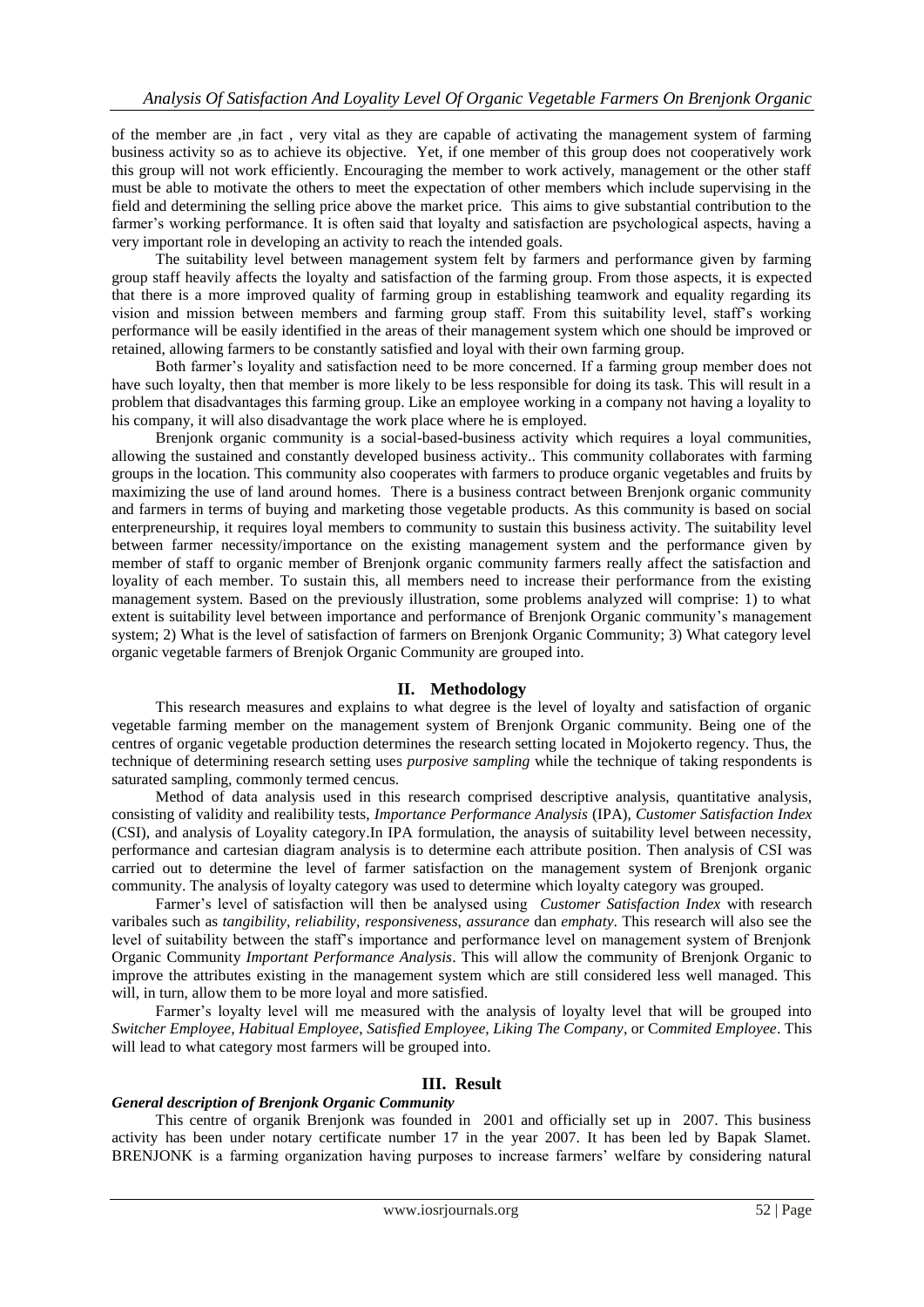environment as well as creating village community independence in managing sustainable efforts using the principle of social enterpreneurship.

Organic vegetable has been cultivated by this community in the small farming area belonging to farmers of Penanggungan sub village inside *green house* or is generally termed organic vegetable house which cost around Rp. 2.500.000,00. This *green house*was firstly owned by farmers both cash and credit payment. In-Credit payment was paid by farmers through the selling of organic vegetable to Brenjonk management per monthly basis. The first capital used was to provide loan to farmers which was Indonesia-The Netherlands organization or is commonly termed *Indonesia-Netherland Asociation* (INA) and from *Horticultural Partnership Support Program* (HPSP) that has been running since 2005, having a small number of members. .

Members of Brenjonk organic community are 50 farmers and reach into 9 areas in two districts which are Trawas and Pacet Districts. For Trawas District, the horticultural area is located in Penanggungan coveringPenanggungan, Trawas, Ketapanrame, and Selotapak subvillages. For Pacet District, it is located in the area of Sayah Sajen, Padusan, Tamiajeng, Claket, dan Warugunung.Brenjonkhas its own organic product certificate obtained from PAMOR Indonesia and PT. Biocert. The existing management system has the following missions:

- 1. Strenghtening the family economic base in the village.
- 2. Strengthening the community awareness toward healthy and saving consumption patterns.
- 3. Applying organic farming system based on community.
- 4. Constant promoting and marketing organic products.

In addition, there must be a good communication bewtween Brenjonk community and farmers by having business contract between both parties. This contract functions to get a certificate from Biocert. From this certificate, the land condition and the way farmers manage and sustain this organic ssytem can be retained well. There are also rights and responsibilitites that are owned by both parties that consist of :

- 1. Coordinating and managing organic certification program.
- 2. Conducting training of organic farming standardized by BRENJONK.
- 3. Coordinating with internal inspectors.
- 4. Collaborating with other parties (buyer, supplier and customer), Making fair and transparent purchase including buying above market cost toward farmer's organic products that fulfill the standard.
	- Farmers, in one side, have their responsibilities regarding thier business contract such as :
- 1. Be willing to be the member of organic program to get the certificate and are controlled by organization issuing certificate.
- 2. Keeping their promise to follow organic farming principles listed in ICS Brenjonk.
- 3. Not using pesticide, herbicide, fertilizer in areas that will be organically certified.
- 4. Be willing to conduct organic farming principles as follows :
- a. Using seeds, fertilizers and pest control using natural substances.
- b. Maintaining land fertility using organic materials.
- c. Preveting erotion by planting protecting plants and making terracing.
- 5. Preventing organic land areas from the mixture of contamination of non-organic areas.
- 6. Be willing to participate of ICS trainings/coachings.
- 7. Reporting to internal inspectors or those who are in charge of in ICS organizations regarding the organic products.
- 8. Be willing to receive sanction if committing infringement toward organic farming principles.
- 9. Be willing if there is land inspection regarding packaging, ware house, tools and document letters performed by legalized institutions.

#### *Respondent's general profile*

Respondents' general profile in this research wasgrouped based on age, gender, last educational level, main job, the number of green houses owned by members and the lenght of being a member of Brenjonk community.Based on the data from all respondent members, there are 27 females or 54% and 23 males or 46%. Most of Brenjonk community members are aged 36-54 and for educational level, most of whom are senior high school graduates which is 46%. Their main jobs are farmers which is 36%. The average number of green houses is 1 to 2 green houses and 38% of the members is a new member of Brenjonk organic community.

#### *Analysis of suitability level of importance and performance*

Based on IPA method calculation (Importance Performance Analysis) the score of the importance level and that of working performance of the members of Brenjonk are identified. The result of the level of suitability is presented in table 1.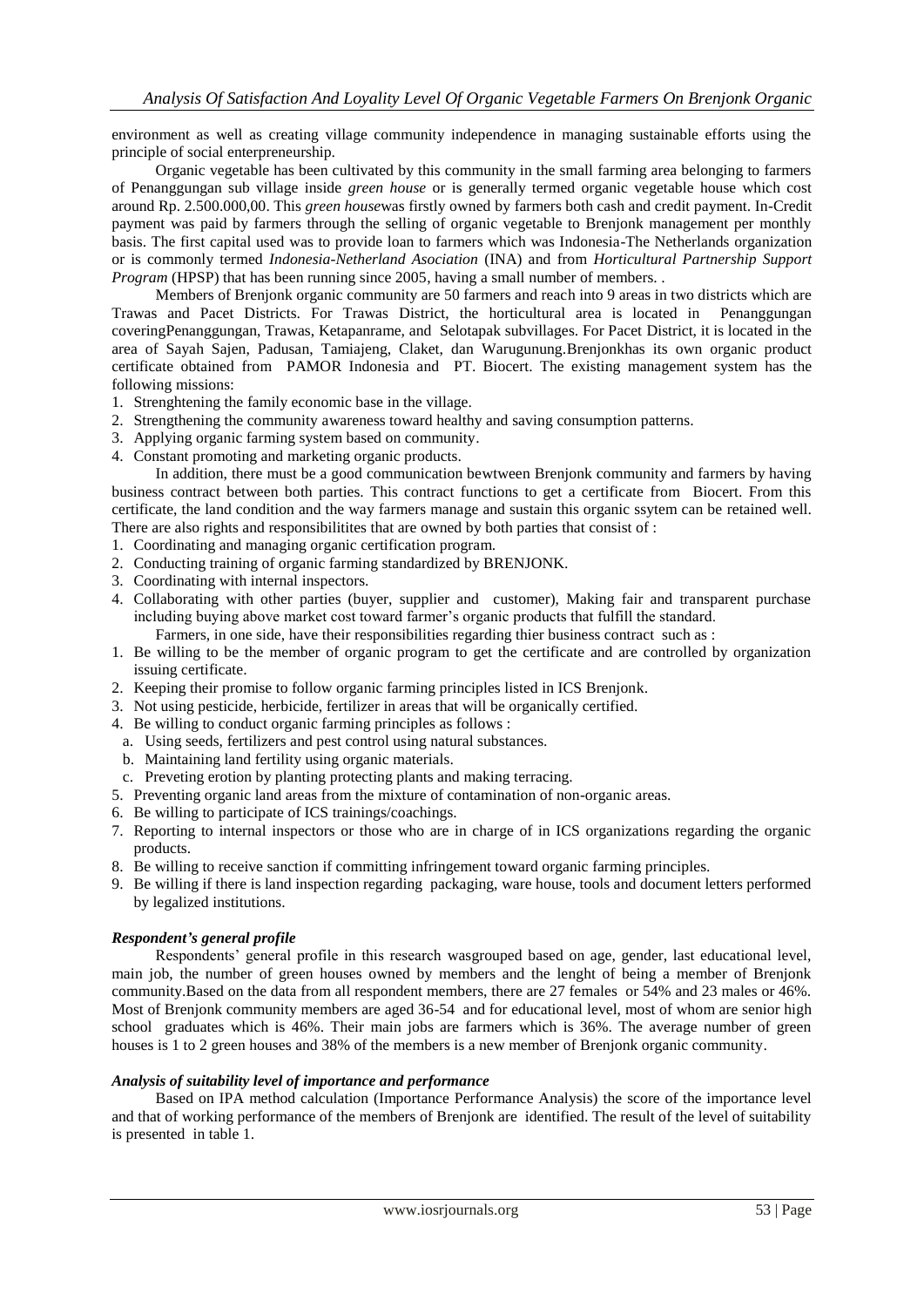|                |                     | rable r. Level of sunability between the level of importance and working performance | <b>Importance</b> | Perform     | <b>Suitability</b> |                 |
|----------------|---------------------|--------------------------------------------------------------------------------------|-------------------|-------------|--------------------|-----------------|
| N <sub>0</sub> | <b>Variable</b>     | <b>Atribute</b>                                                                      | Level             | ance        | level              | <b>Priority</b> |
|                |                     |                                                                                      | $(\bar{Y})$       | $(\bar{X})$ | (Tki)              |                 |
| $\mathbf{1}$   | Tangibles           | Supporting means in producing<br>organic vegetables.                                 | 208               | 184         | 88,46%             | 13              |
| $\mathfrak{2}$ |                     | Transportation from production<br>location<br>to post-harvesting<br>location.        | 192               | 176         | 91,67%             | 8               |
| 3              |                     | Planning in farmer business<br>activity.                                             | 202               | 163         | 80,69%             | 18              |
| $\overline{4}$ |                     | Rising number of members.                                                            | 180               | 158         | 87,78%             | 14              |
| 5              | Reliablity          | Punctuality on returning loan                                                        | 209               | 196         | 93,78%             | 5               |
| 6              |                     | Financial<br>transparency<br>regarding green house loans                             | 222               | 193         | 86,94%             | 16              |
| $\tau$         |                     | Coaching for members                                                                 | 209               | 174         | 83,25%             | 17              |
| 8              |                     | Supervision for members                                                              | 132               | 146         | 110,61%            | 2               |
| 9              |                     | Inspection of members                                                                | 193               | 169         | 87,56%             | 15              |
| 10             |                     | Cooperation with third party.                                                        | 212               | 192         | 90,57%             | 9               |
| 11             | Respon-<br>siveness | in<br>vegetable<br>Accuracy<br>production                                            | 198               | 184         | 92,93%             | 6               |
| 12             |                     | Punctuality on the payment of<br>selling production of farming<br>mermbers           | 214               | 192         | 89,72%             | 10              |
| 13             |                     | Quick supervision of helping<br>members                                              | 216               | 143         | 66,20%             | 20              |
| 14             | Assurance           | Member sanction                                                                      | 131               | 154         | 117,56%            | $\mathbf{1}$    |
| 15             |                     | Transparency of finance of<br>vegetable selling                                      | 214               | 191         | 89,25%             | 11              |
| 16             |                     | Supervision<br>schedul<br>for<br>members                                             | 206               | 143         | 69,42%             | 19              |
| 17             |                     | Cooperation with other parties<br>to sell products                                   | 211               | 187         | 88,63%             | 12              |
| 18             | Emphaty             | Courtesy<br>hospitality<br>and<br>between staff and members.                         | 208               | 193         | 92,79%             | $\tau$          |
| 19             |                     | Mutual<br>respect<br>between<br>members and staff                                    | 210               | 200         | 95,24%             | $\overline{4}$  |
| 20.            |                     | Equal treatment between staff<br>and members                                         | 179               | 190         | 106,15%            | 3               |

Table 1. Level of suitability between the level of importance and working performance

Data presented in table 1 show that the level of suitability ranged from the highest level (20) to the lowest (1). The data depicts that the level of suitability having the highest sanction level was 117,56%. Attribute having the lowest priority is the quick supervision in solving the member's problem when conducting the horiculture activity which was 66.20%. This shows that the working performance of the members for sanction attributes is higher than the expectation and the importance level of the members. This sanction is addresed to members not conducting vegetable production for several months and has already been warned by the staff of Brenjonk organic community which resulted in a delayed loan payment to Brenjonk organic community. The saction can be in the form of green house removal member and diverted to other members regarding the ownership of green house.

## *Cartesian diagram analysis*

To note the item position being researched in Cartesian diagram, calculating the average mean out of the average value of the level of importance and the value of performance wasdone. The diagram was used to determine the quality of services this community gives. Based on the result of the calculation, the average mean of importance level and satisfaction, then the average level of both importance and satisfaction level was 3,95, while the average level of performance was  $3.53\%$ . For attributes having the value of importance level and performance above the average score will mean having a high level of importance and performance that can be seen in the table 2.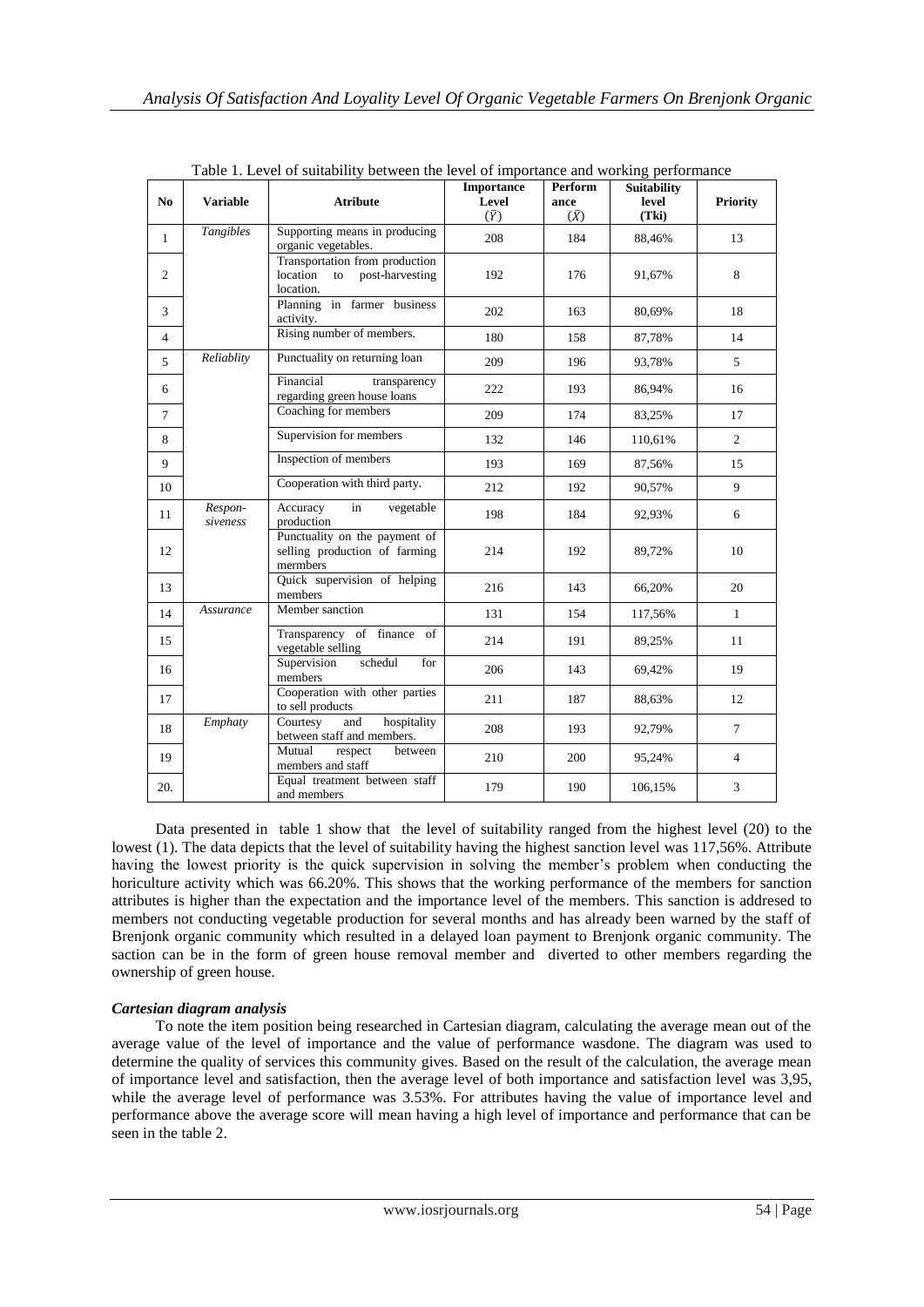|                  |                        | $1$ able $2$ . The average score of importance and Ferrormance Lever | <b>Importance</b> | <b>Performanc</b> |
|------------------|------------------------|----------------------------------------------------------------------|-------------------|-------------------|
| N <sub>0</sub>   | <b>Variable</b>        | <b>Attribute</b>                                                     | level             | e level           |
|                  |                        |                                                                      | $(\bar{\bar{Y}})$ | $(\bar{\bar{X}})$ |
| 1.               | Tangibles              | Supporting means in producing organic vegetables                     | 4,16              | 3,68              |
| $\overline{2}$ . | (Physical<br>evidence) | Transportation from production sites to post harvesting<br>location  | 3.84              | 3,52              |
| 3.               |                        | Planning of farmers' business activities                             | 4,04              | 3,26              |
| 4.               |                        | The increasing number of members                                     | 3,6               | 3,16              |
| 5.               | Reliablity             | Punctuality of returning loan                                        | 4,18              | 3,92              |
| 6.               | (Keandalan)            | Financial transparency of greenhouse loan                            |                   | 3,86              |
| 7.               |                        | Training of members                                                  | 4,18              | 3,48              |
| 8.               |                        | <b>Member Supervision</b>                                            | 2,64              | 2,92              |
| 9.               |                        | Member Inspection                                                    | 3,86              | 3.38              |
| 10.              |                        | Cooperation with other members (middleman)                           | 4,24              | 3,84              |
| 11.              | Respon-                | Punctuality of vegetable production                                  | 3.96              | 3,68              |
| 12.              | siveness<br>(Daya      | Punctuality of payment of farmers' selling products                  | 4,28              | 3,84              |
| 13.              | Tanggap)               | Quick Supervision in helping members to solve thir<br>problems       | 4,32              | 2,86              |
| 14.              | Assurance              | Member sanction                                                      | 2,62              | 3,08              |
| 15.              | (Jaminan)              | Financial Transparency of vegetable selling                          | 4,28              | 3,82              |
| 16.              |                        | Supervision schedule for members                                     | 4,12              | 2,86              |
| 17.              |                        | Cooperation with other members to sell products                      | 4,22              | 3,74              |
| 18.              | Emphaty                | Courtesy and hospitality between members and staff                   | 4,16              | 3,86              |
| 19.              | (Empati)               | Mutual respect between members and staff                             |                   | $\overline{4}$    |
| 20.              |                        | Equal treatment between members and staff                            | 3,58              | 3,8               |
|                  | The average score      |                                                                      | 3.95              | 3.53              |

Table 2. The average score of importance and Performance Level

Once the average score was obtained from each attributes, then the analysis in the form of mapping cartesius diagram was done. This diagram is divided into 4 quadrans which are the first priority, the second priority, the third one and the fourth priority. The priority placement is attribute priorities that needs performance improvement first. 4 quadrans describe the different conditions as seen in the figure 1:



Figure 1. Cartesian diagram of Attributes of Management system of Brenjonk Organic farming community.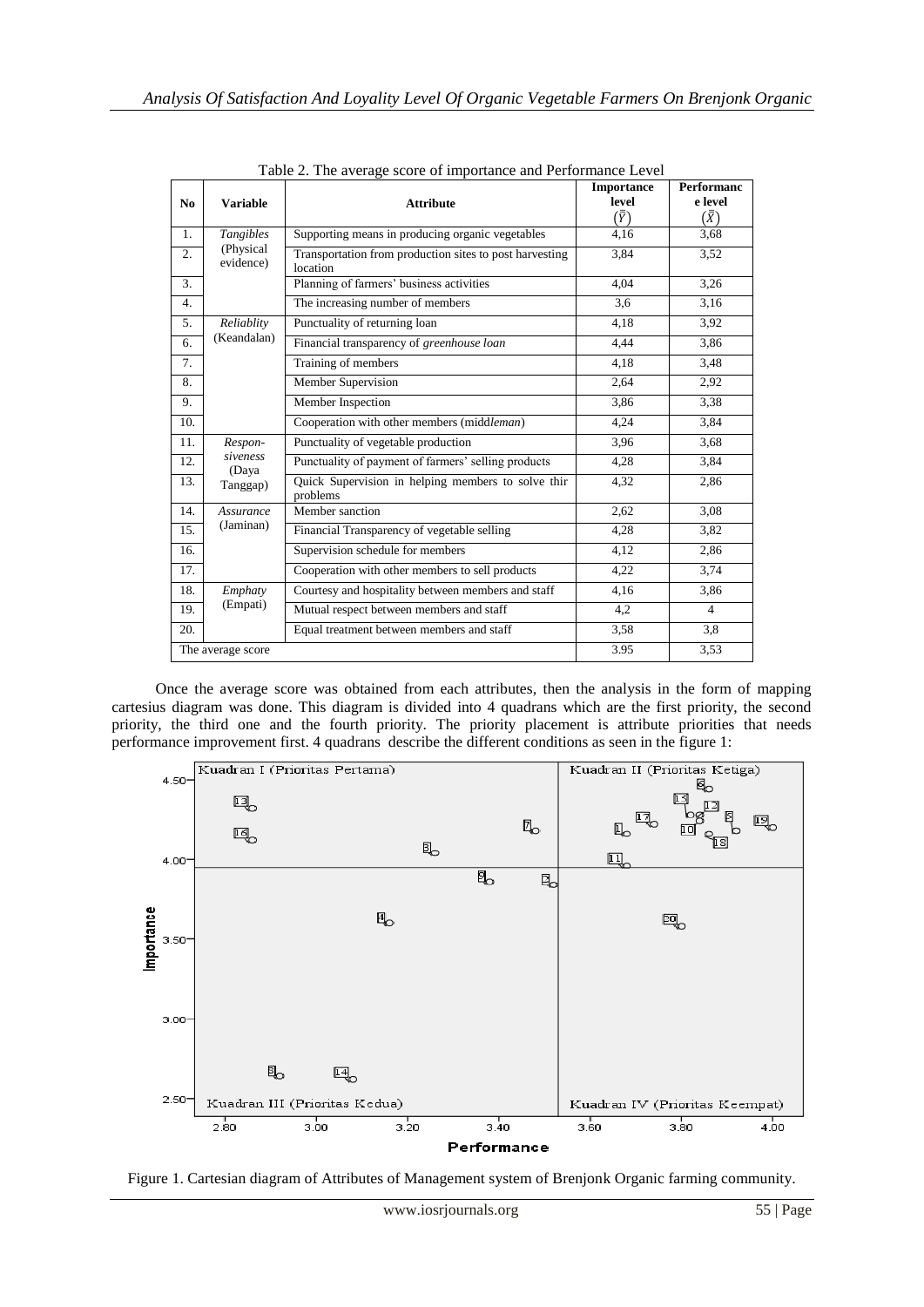In cartesian diagram available in Figure 1, 4 attributes are in Quadrant 1, 10 attributes in Quadrant II, 5 attributes in Quadrant III,and one attribute in Quadrant IV. Those attributes are seen in the table 3 as follows:

| Table 3. Result of Recapitulating attributes in every quadrant of Cartesian diagram                                                                                                                                              |                                                                                                                                                                                                                                                                                                                                                                                                                                                                                                                                                        |  |  |  |
|----------------------------------------------------------------------------------------------------------------------------------------------------------------------------------------------------------------------------------|--------------------------------------------------------------------------------------------------------------------------------------------------------------------------------------------------------------------------------------------------------------------------------------------------------------------------------------------------------------------------------------------------------------------------------------------------------------------------------------------------------------------------------------------------------|--|--|--|
| <b>Ouadrant</b>                                                                                                                                                                                                                  | <b>Attribute</b>                                                                                                                                                                                                                                                                                                                                                                                                                                                                                                                                       |  |  |  |
| Quick supervision in helping members to solve their problems (13) (13), Supervision<br><b>Ouadrant I</b><br>Schedule for members (16), Planning in farmers' business activity (3), Coaching for members<br>(Priority one)<br>(7) |                                                                                                                                                                                                                                                                                                                                                                                                                                                                                                                                                        |  |  |  |
| Quadran III<br>(PriorityThree)                                                                                                                                                                                                   | Supporting means in producing organic vegetables (1), Punctuality/Accuracy of vegetable<br>production (11), Cooperation with other parties to sell products (17), Financial transparancy<br>of vegetable selling (15), Payment punctuality of farmers' selling products (12), Courtesy and<br>Hospitality between members and staff (18), Financial transparency regarding<br><i>greenhouseloan</i> (6), Punctuality of returning loan (5), Cooperation with other parties<br>( <i>middleman</i> ) (10), Mutual respect between members and staff (19) |  |  |  |
| Quadrant III<br>(PriorityTwo)                                                                                                                                                                                                    | Supervision for members $(8)$ , Sanction for members $(14)$ , The increasing number of<br>members(4), member inspection (9), Transportation from production location to post<br>harvesting location (2)                                                                                                                                                                                                                                                                                                                                                |  |  |  |
| <b>Ouadrant IV</b><br>(PriorityFourth)                                                                                                                                                                                           | Equal Treatment to members by staff (20)                                                                                                                                                                                                                                                                                                                                                                                                                                                                                                               |  |  |  |

## *Analysis of satisfactory level of community member*

The result of calculation of *Customer Satisfaction Index* can be seen in table 4 as follows:

| N <sub>0</sub>                           | <b>Variable</b>        | raone i. Vande of Castonici Battsjachoù maex<br><b>Attribute</b>                 | Mean<br><b>Importance</b><br>Score (MIS) | Weight<br>Factor<br>(WF) | Mean<br><b>Satisfaction</b><br>Score (MSS) | Weight<br><b>Score</b><br>(WS) |
|------------------------------------------|------------------------|----------------------------------------------------------------------------------|------------------------------------------|--------------------------|--------------------------------------------|--------------------------------|
| $\mathbf{1}$                             | Tangibles<br>(physical | Supporting means in producing<br>organic vegetables.                             | 4,16                                     | 5,27%                    | 3,68                                       | 0,19                           |
| 2                                        | evidence)              | Transportation from production<br>location<br>post-harvesting<br>to<br>location. | 3,84                                     | 4,87%                    | 3,52                                       | 0,17                           |
| 3                                        |                        | Planning in farmer business<br>activity.                                         | 4,04                                     | 5,12%                    | 3,26                                       | 0,17                           |
| $\overline{4}$                           |                        | Rising number of members.                                                        | 3.6                                      | 4.56%                    | 3,16                                       | 0,14                           |
| 5                                        | Reliablity             | Punctuality on returning loan                                                    | 4,18                                     | 5,30%                    | 3,92                                       | 0,21                           |
| 6                                        |                        | Financial<br>transparency<br>regarding green house loans                         | 4.44                                     | 5,63%                    | 3,86                                       | 0,22                           |
| $\tau$                                   |                        | Training of members                                                              | 4,18                                     | 5,30%                    | 3,48                                       | 0,18                           |
| 8                                        |                        | Member Supervision                                                               | 2,64                                     | 3,35%                    | 2,92                                       | 0,10                           |
| 9                                        |                        | Member Inspection                                                                | 3,86                                     | 4,89%                    | 3,38                                       | 0,17                           |
| 10                                       |                        | Cooperation<br>with<br>other<br>members (middleman)                              | 4,24                                     | 5,37%                    | 3,84                                       | 0,21                           |
| 11                                       | Respon-<br>siveness    | Punctuality<br>of<br>vegetable<br>production                                     | 3,96                                     | 5,02%                    | 3,68                                       | 0,18                           |
| 12                                       |                        | Punctuality of payment of<br>farmers' selling products                           | 4,28                                     | 5,42%                    | 3,84                                       | 0,21                           |
| 13                                       |                        | Quick Supervision in helping<br>members to solve thir problems                   | 4,32                                     | 5,47%                    | 2,86                                       | 0,16                           |
| 14                                       | Assurance              | Member sanction                                                                  | 2,62                                     | 3,32%                    | 3,08                                       | 0,10                           |
| 15                                       |                        | Financial<br>Transparency<br>of<br>vegetable selling                             | 4,28                                     | 5,42%                    | 3,82                                       | 0,21                           |
| 16                                       |                        | Supervision<br>schedule<br>for<br>members                                        | 4,12                                     | 5,22%                    | 2,86                                       | 0,15                           |
| 17                                       |                        | Cooperation<br>with<br>other<br>members to sell products                         | 4,22                                     | 5,35%                    | 3,74                                       | 0,20                           |
| 18                                       | Emphaty                | Courtesy<br>and<br>hospitality<br>between members and staff                      | 4,16                                     | 5,27%                    | 3,86                                       | 0,20                           |
| 19                                       |                        | Mutual<br>respect<br>between<br>members and staff                                | 4,2                                      | 5,32%                    | 4.00                                       | 0,21                           |
| 20.                                      |                        | Equal<br>treatment<br>between<br>members and staff                               | 3,58                                     | 4,54%                    | 3,80                                       | 0,17                           |
| 100%<br>70,56<br><b>Total</b><br>78,92   |                        |                                                                                  |                                          |                          |                                            | 3,55                           |
| <b>Customer Satisfaction Index (CSI)</b> |                        |                                                                                  |                                          |                          |                                            | 71,03%                         |

Table 4. Value of *Customer Satisfaction Index*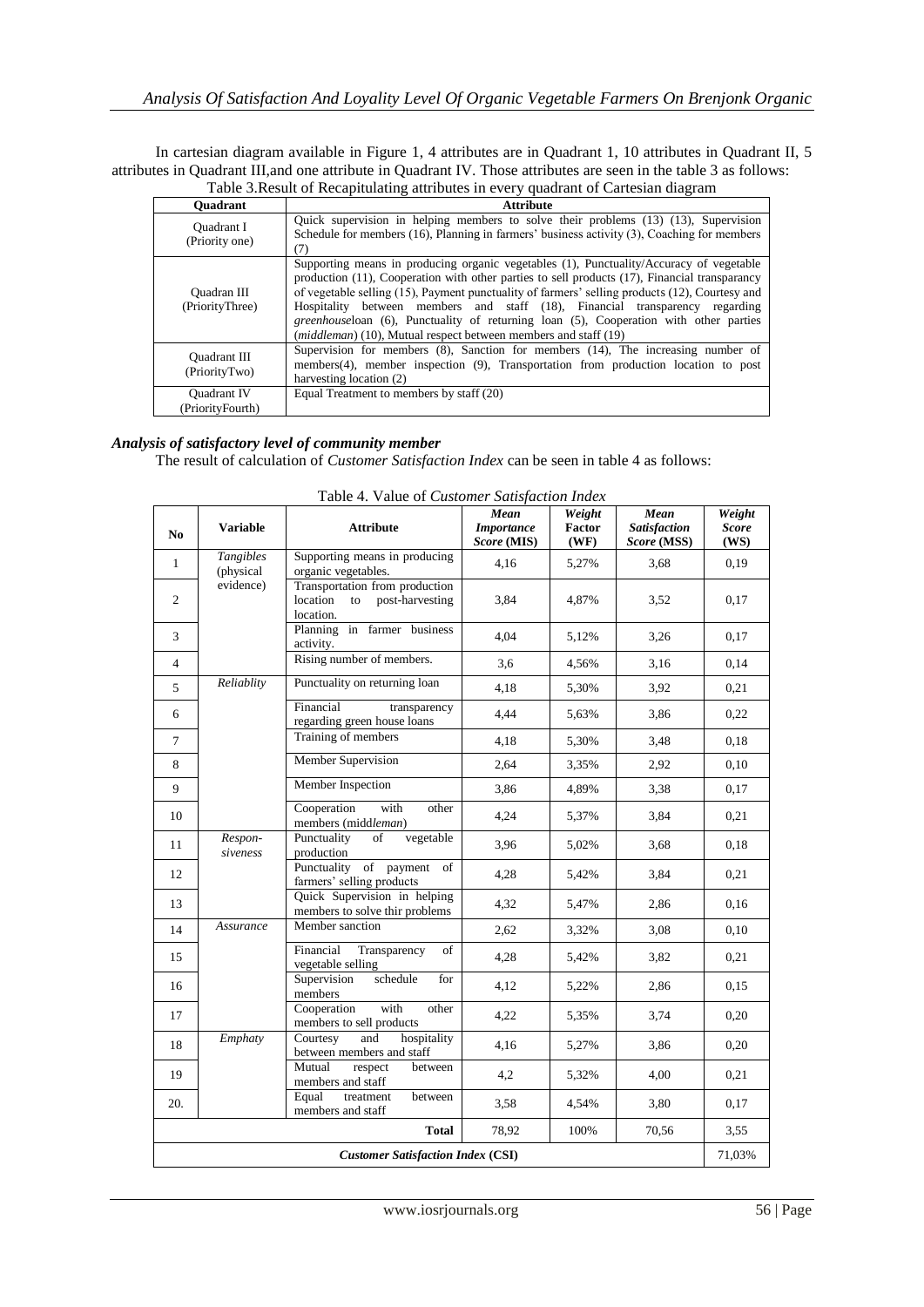Based on Table 4, it can be seen that the value of CSI was71,03% or 0,71. Index of satisfation wasin CSI's value ranging from 0,66 to 0,80. This means that overal, farmer members are satisfied with management system which Brenjonk community has done to them. Despite a satisfying level, it is still expected that staff of Brenjonk Organic community keeps being committed in enhancing the members' satisfaction in the following years.

#### *Category of Loyalty of Members*

Out of 5 loyalty categories of consuments on Brenjonk Organic community, the category of loyalty can be seen in Figure 2.



Figure 2. Percentage of Each category of loyalty

It can be seen from figure two that the most dominant loyalty category or most members are grouped into loyalty of *habitual employee*. *Habitual employee* is a member performing all community activities merely as a routine activity which he/she must do. However, overally seen from the result of loyalty categories, the research concludes that community needs to be concerned about supervising system and member payment system. If seen from figure 2, members grouped into category of *switcher employee* have also a high percentage. Based on the interview with members, The active membership of most members to cultivate organic vegetables also depends on the supervision and the punctuality of loan payment based on the available or existing schedule.

## *Test of hypothesis*

The first hypothesis states that the highest level of suitability between members and the staff of Brenjonk Organic community is in supervision and coaching attribute for members included in reliability variable, with an analysis test of suitability level between level of suitability and importance. It is then obtained that the highest value is member sanction. This means that sanction implementation from staff to members breaking the regulation which is already agreed or not making vegetable production in accordance with the agreed procedure is already applied suited with the expectation or the level of importance of members of organic vegetable farmers.

The second hypothesis states that the level of satisfaction of organic vegetable farmers on Brenjonk Organic community's management system is adequately satisfied, using *Customer Satisfaction Index* (CSI) which accounts 0,71. The last hypothesis states that most farmers are grouped into the category of *committed employee*. Using the analysis of loyality category, it has 78%. This means that most members already joining with Brenjonk Organic community consider it a daily routine, not a full commitment as a loyal member toward the community he / she follows.

## **IV. Discussion**

From the research finding, there are some changes from the existing theories, which are as follows: *Quadrant division of cartesian diagram*

The already mentioned quadrant in this research is different from the previous theory which stated that quadrant 1 is called "the main priority", quadrant 2 termed "keep the achievement", quadrant 3 labelled "low priority" and quadran 4 termed "be excessive"[5]. This difference occurs because in the previous theory the term quadrant is used to analyze the necessity and the expectation of product attributes by a consumer in using a certain product brand. This research uses Cartesain diagram to see the importance and expectation of sevice attributes from the management system done by farmers toward the community management he/she is following. .

In this research, the name distribution of Cartesian diagram is made which is based on management system priority that should be improved first. The division is devided into priority 1 for quadrant I, priority 2 for